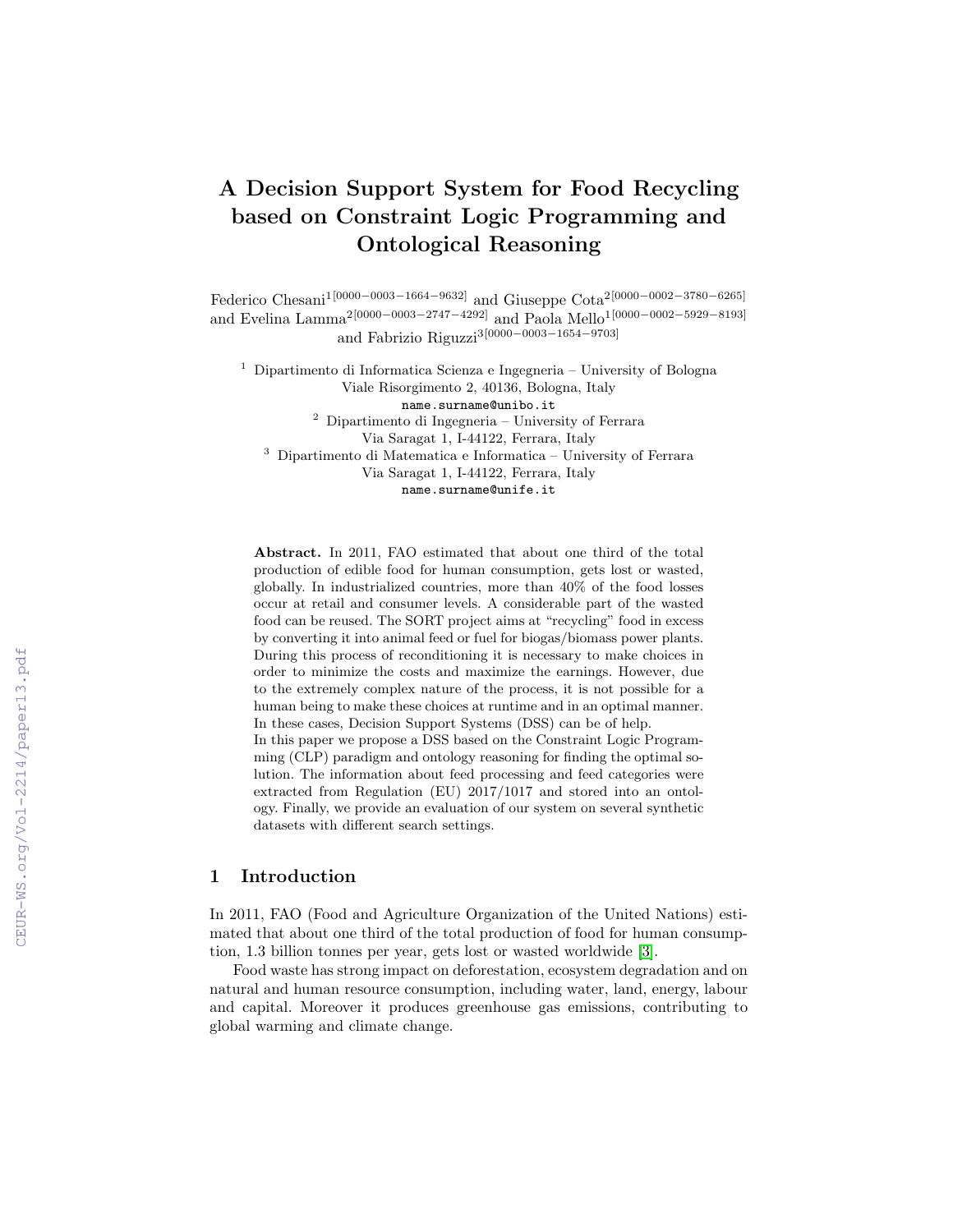Food loss refers to losses of edible food mass throughout the early stages of the supply chain. Food losses take place during the stages of production, harvesting, treatment, storage and processing. Food losses occurring at the end of the food chain (retail distribution and final consumption) are called food waste, which depend on the behaviour of retailers and consumers. For instance, at retail level, large quantities of food are wasted due to appearance standards (e.g. dented but unbroken cans, fruit with imperfections, etc.).

In industrialized countries, more than 40% of the food losses are food waste. In particular, the quantity of food wasted at consumer level in industrialised countries amounts to 222 million tonnes, roughly equivalent to the food production available in sub-Saharan Africa (230 million tonnes) [\[3\]](#page-14-0). The European Commission estimated that in 2012 about 88 million tonnes of food loss and waste were produced, with a related cost of 143 billion euros [\[9\]](#page-14-1).

A considerable part of the food waste (currently destined for landfill) can be reused. The SORT project<sup>[4](#page-1-0)</sup> aims at "recycling" food items in excess or no longer consumable by humans. The main goals of the SORT project are:

- Recovering the packaging for subsequent recycling.
- Reconditioning the to-be-wasted food into a sellable product that can be used as feed material for animals or as fuel for biogas/biomass power plants.

The process envisioned by SORT is complex and involves several parties and actors (retail companies, vehicles, machinery for food processing, warehouses, animal feed factories, biogas/biomass power plants, etc.). In order to maximize the earnings and minimize the costs, several decisions must be made during the process, which must take into account several variables and purposes (food items used for reconditioning, maximizing profit, the cost of using machinery for processing, storage costs, etc.). Given the extremely complex nature of the SORT process, a Decision Support Systems (DSS) can be used to aid the process manager to make choices.

In this paper we present a DSS for the SORT process developed using the Constraint Logic Programming (CLP) paradigm for finding the optimal solution. The knowledge about feed processes and categories was extracted from Regulation (EU) 2017/1017 and stored into an OWL ontology. Information represented in a logical formalism, such as OWL, enables the CLP engine to perform reasoning for finding the best solution.

The paper is organized as follows. Section [2](#page-2-0) illustrates the processing of food articles inside a SORT plant. Section [3](#page-3-0) provides some background knowledge of the technologies used for this DSS. In particular, it recalls the main concepts of description logics and Constraint Logic Programming. Section [4](#page-5-0) presents the SORT Ontology, used to represent the feed materials and processes. Section [5](#page-6-0) illustrates the CLP(FD) model of the DSS. Section [6](#page-11-0) shows experimental results on synthetic datasets. Section [7](#page-13-0) concludes the paper.

<span id="page-1-0"></span><sup>4</sup> The SORT project is promoted by the Italian Ministry of Education, Universities and Research. Code: SCN 00367, Ministerial Act n. 2427 [http://attiministeriali.](http://attiministeriali.miur.it/anno-2015/ottobre/dd-28102015-(1).aspx) [miur.it/anno-2015/ottobre/dd-28102015-\(1\).aspx](http://attiministeriali.miur.it/anno-2015/ottobre/dd-28102015-(1).aspx).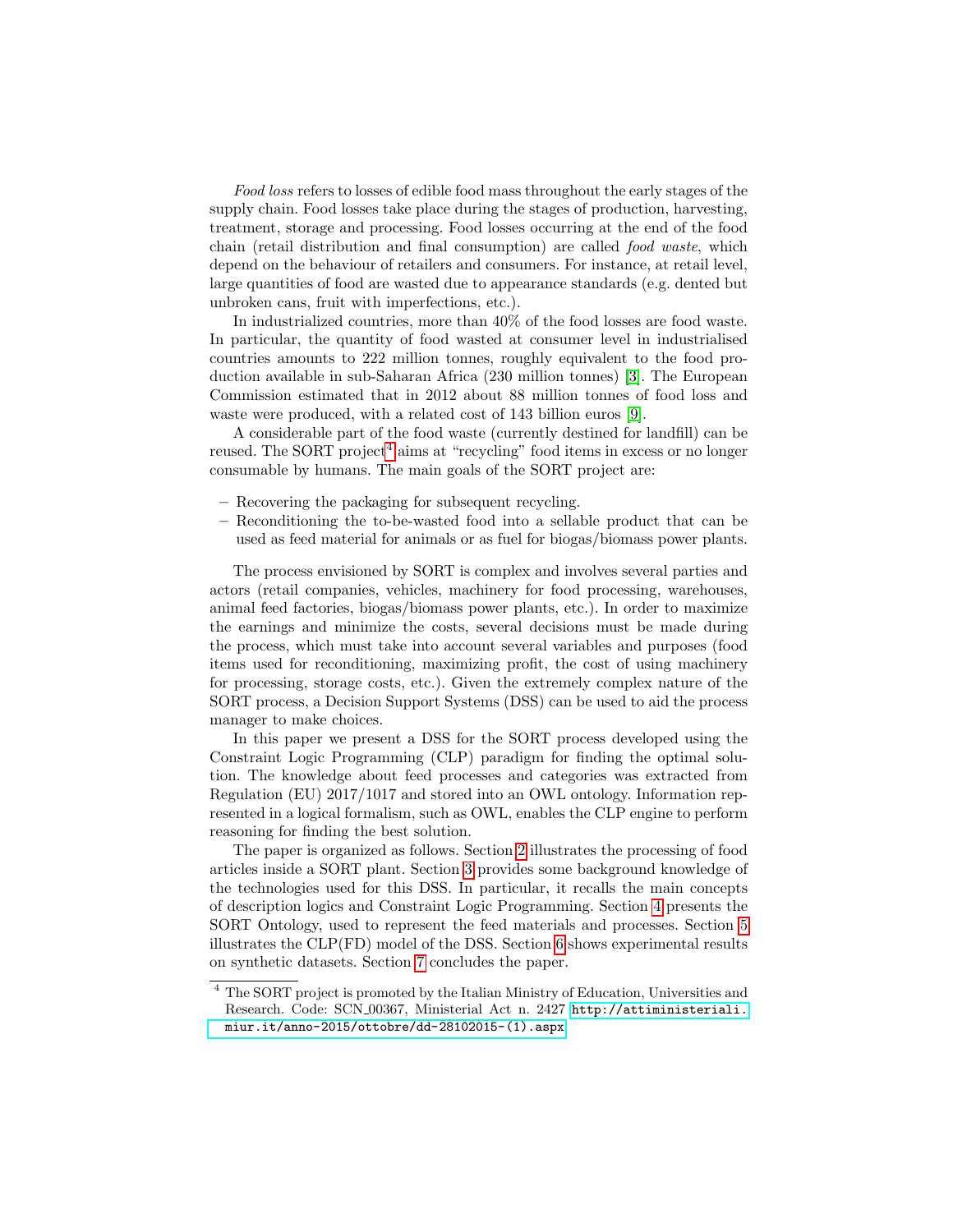# <span id="page-2-0"></span>2 SORT Process Chain

The food articles to be reused are gathered at large retailers and collection centers, packaged and sent to the so-called SORT plants. Every box of food articles has an RFID chip for identification and tracking. The customers of a SORT plant are feed factories and biogas/biomass power plants, which can make different orders of feed materials.

Figure [1](#page-3-1) shows the process chain of a SORT plant. When the boxes reach the SORT plant, they are opened and their contents are poured into an hopper. Then the Sorter machinery sorts the food articles into other boxes in order to create, if possible, homogeneous boxes, i.e. boxes that contain similar food articles. It is worth noting that, during this phase, the Sorter is not managed by the DSS. The boxes are then stored in an automated warehouse. This phase of the process chain is called input sorting.

In the warehouse we can have both homogeneous content boxes and heterogeneous content boxes. The presence of boxes with heterogeneous content certainly represents a complication, but also an interesting and stimulating challenge from a computational point of view.

If the articles contained in a box are selected by the DSS to satisfy an order, that box will be opened and its content will be poured into Sorter's hopper again and each article will be sent to one of the N regular output destinations or sent back, according to the guidelines specified by the DSS. At the end of each output destination there is a box that gathers all the sorted articles. This phase of the process chain is called output sorting. Finally, the selected articles are sent to machinery for unpacking and food processing or sent back to the warehouse.

*Example 1.* Consider the case where the SORT plant received two orders,  $o_1$  and  $o_2$ , that request two different types of feed materials and consider the situation depicted in Fig. [1.](#page-3-1) Moreover, let us suppose that both  $o_1$  and  $o_2$  must be satisfied. The DSS then assigns the first output destination (out 1) to  $o_1$  and the second output destination (out 2) to  $o_2$  and, at the same time, assigns some of the food articles contained in the boxes with identifiers 5 and 17 to  $o_1$  and some of the articles contained in boxes 17 and 131 to  $o_2$ . Boxes 5, 17 and 131 are then opened and their content is poured into the hopper. The Sorter then sends the articles chosen to satisfy  $o_1$  to out 1 and the articles chosen to satisfy  $o_2$  to out 2.

It should be noted that in the SORT plant, there is only one sorting line (for the time being). That means that the Sorter machinery depicted in Figure [1](#page-3-1) on the left side of the warehouse (input sorting phase) is the same Sorter machinery on the right of the warehouse (output sorting phase). Consequently, during the output sorting phase, the Sorter will not be able to perform the input sorting step, i.e. it cannot process the boxes coming from large retailers and collection centers.

#### 2.1 Use cases of the DSS

The envisaged user of the DSS is the manager of the SORT plant. Its job is to choose, day by day, which orders must be satisfied and which articles must be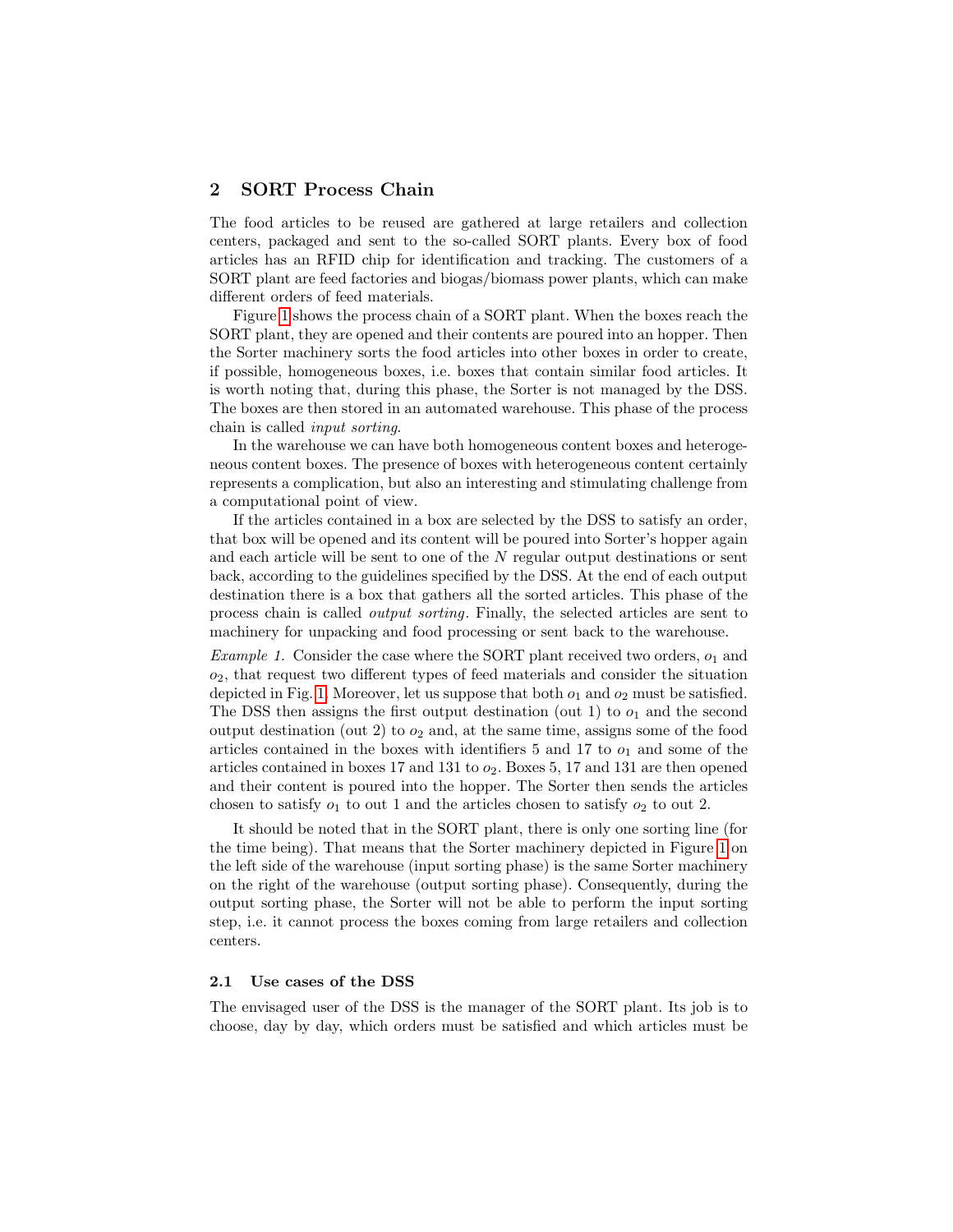

<span id="page-3-1"></span>Fig. 1. SORT chain. Every box in the warehouse has RFID chip with a unique identifier.

used to satisfy them in order to maximize the earnings, according to the available articles in the warehouse and to the received orders. These decisions are made with the help of the DSS.

One of the components of the DSS is a web-based application (still under development) which allows the user to perform the necessary operations to achieve the optimal solutions. We planned four use cases of the DSS:

- 1. Manual selection of orders and boxes The user selects which orders must be satisfied that day and which boxes must be used. The DSS assigns each user-selected order to an output destination and uses only the food articles contained in the selected boxes to satisfy them.
- 2. Manual selection of orders The user selects only the orders that must be satisfied that day. The DSS assigns each selected order to an output destination and uses the articles available in the warehouse to satisfy them.
- 3. Manual selection of boxes The user selects the boxes and the DSS, according to the optimization criterion, calculates which orders must be satisfied by using only the food articles contained in the selected boxes.
- 4. Automatic selection The DSS automatically selects the orders to satisfy, i.e. it automatically assigns an output destination to each chosen order, and chooses which articles must be used to satisfy them, according to the optimization criterion.

# <span id="page-3-0"></span>3 Background

## <span id="page-3-2"></span>3.1 Description Logics

An ontology describes the concepts of the domain of interest and their relations with a formalism that allows information to be processable by machines. The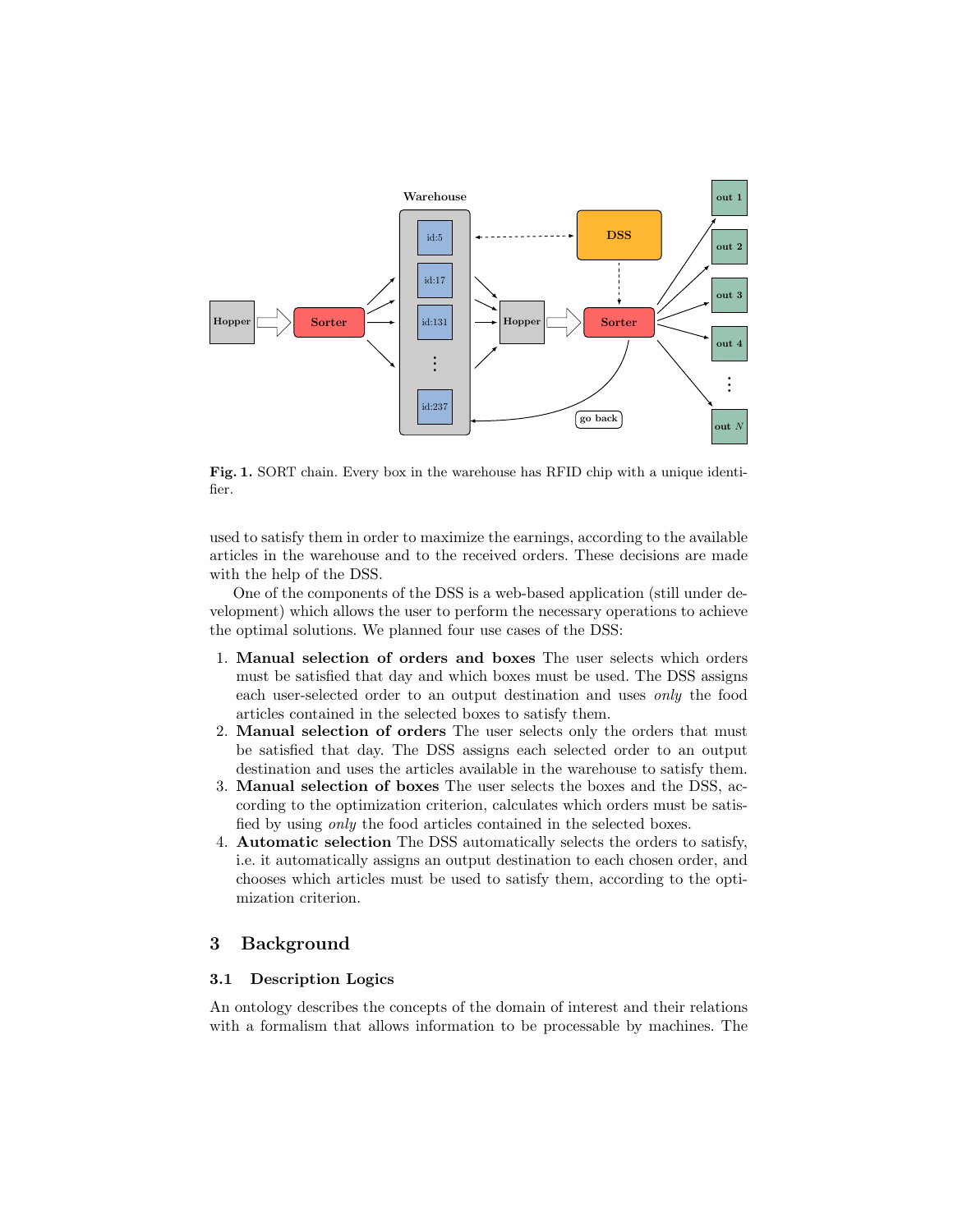Web Ontology Language (OWL) is a family of knowledge representation languages, based on description logics, for authoring ontologies or knowledge bases. OWL 2 [\[11\]](#page-14-2) is the last version of this language and is a W3C recommendation since 2012. We used this logical formalism to represent the knowledge about feed processes and categories.

Description Logics (DLs) are fragments of FOL languages used for modeling knowledge bases (KBs) that exhibit nice computational properties such as decidability and/or low complexity [\[1\]](#page-14-3).

There are many different DL languages that differ in the constructs that are allowed for defining concepts (sets of individuals of the domain) and roles (sets of pairs of individuals). Below we illustrate the  $\cal{ALC}$  DL, which is one of the most common fragments and it is the basis for many other DLs.

Let us consider a set of *atomic concepts*  $C$ , a set of *atomic roles*  $R$  and a set of individuals **I**. In  $\mathcal{ALC}$  a concept C is either  $C_1 \in \mathbf{C}, \perp, \perp, (C_2 \sqcap C_3),$  $(C_2 \sqcup C_3)$ ,  $\neg C$ ,  $\exists R.C$  or  $\forall R.C$ , where  $C_2$  and  $C_3$  are concepts and  $R \in \mathbf{R}$ .

A TBox  $\mathcal T$  is a finite set of *concept inclusion axioms*  $C \subseteq D$ , where C and D are concepts. An ABox  $\mathcal A$  is a finite set of *concept membership axioms*  $a: C$ , role membership axioms  $(a, b) : R$ , equality axioms  $a = b$  and inequality axioms  $a \neq b$ , where  $C \in \mathbf{C}$ ,  $R \in \mathbf{R}$  and  $a, b \in \mathbf{I}$ . A  $\mathcal{ALC}$  KB  $\mathcal{K} = (\mathcal{T}, \mathcal{A})$  consists of a TBox  $\mathcal T$  and an ABox  $\mathcal A$ . It is usually assigned a semantics in terms of interpretations  $\mathcal{I} = (\Delta^{\mathcal{I}}, \cdot^{\mathcal{I}})$ , where  $\Delta^{\mathcal{I}}$  is a non-empty *domain* and  $\cdot^{\mathcal{I}}$  is the *interpretation function*, which assigns an element in  $\Delta^{\mathcal{I}}$  to each  $a \in I$ , a subset of  $\Delta^{\mathcal{I}}$  to each concept and a subset of  $\Delta^{\mathcal{I}} \times \Delta^{\mathcal{I}}$  to each role.

#### 3.2 Constraint Logic Programming

A Constraint Satisfaction Problem (CSP) is defined by a set of variables  $X =$  $\{X_1, \ldots, X_n\}$  and a set of constraints  $\mathbf{C} = \{C_1, \ldots, C_m\}$  [\[8\]](#page-14-4). Each variable  $X_i$ has a domain  $D_i$  of possible values. A constraint defines a restriction over the possible combinations of values of a subset of variables. A solution of a CSP is an assignment of values to all variables that satisfies all the imposed constraints. Constraint solving means finding a solution to a given CSP.

Constraint Programming (CP) is a programming paradigm where the relations among the variables are expressed in the form of constraints. In CP, the user states the constraints and a general purpose constraint solver tries to solve them. Constraint Logic Programming (CLP) is a paradigm of programming languages that merges two declarative paradigms: Logic Programming (LP) and CP.

A CLP language is defined by the class (sort) of allowable variable domains and constraints. A CLP language over a constraint class  $X$  is denoted as  $CLP(X)$  [\[4\]](#page-14-5). For instance,  $CLP(\mathcal{R})$  is a CLP language in which variables can range on the reals [\[5\]](#page-14-6), whereas in CLP(FD) variables range on finite domains.

In  $CLP(X)$  the constraints of class X can be added to the body of the usual logic programming clauses. During Selective Linear Definite (SLD) resolution, the constraint are not resolved, but they are added to a special data structure, called the constraint store. The store is then processed by an external solver,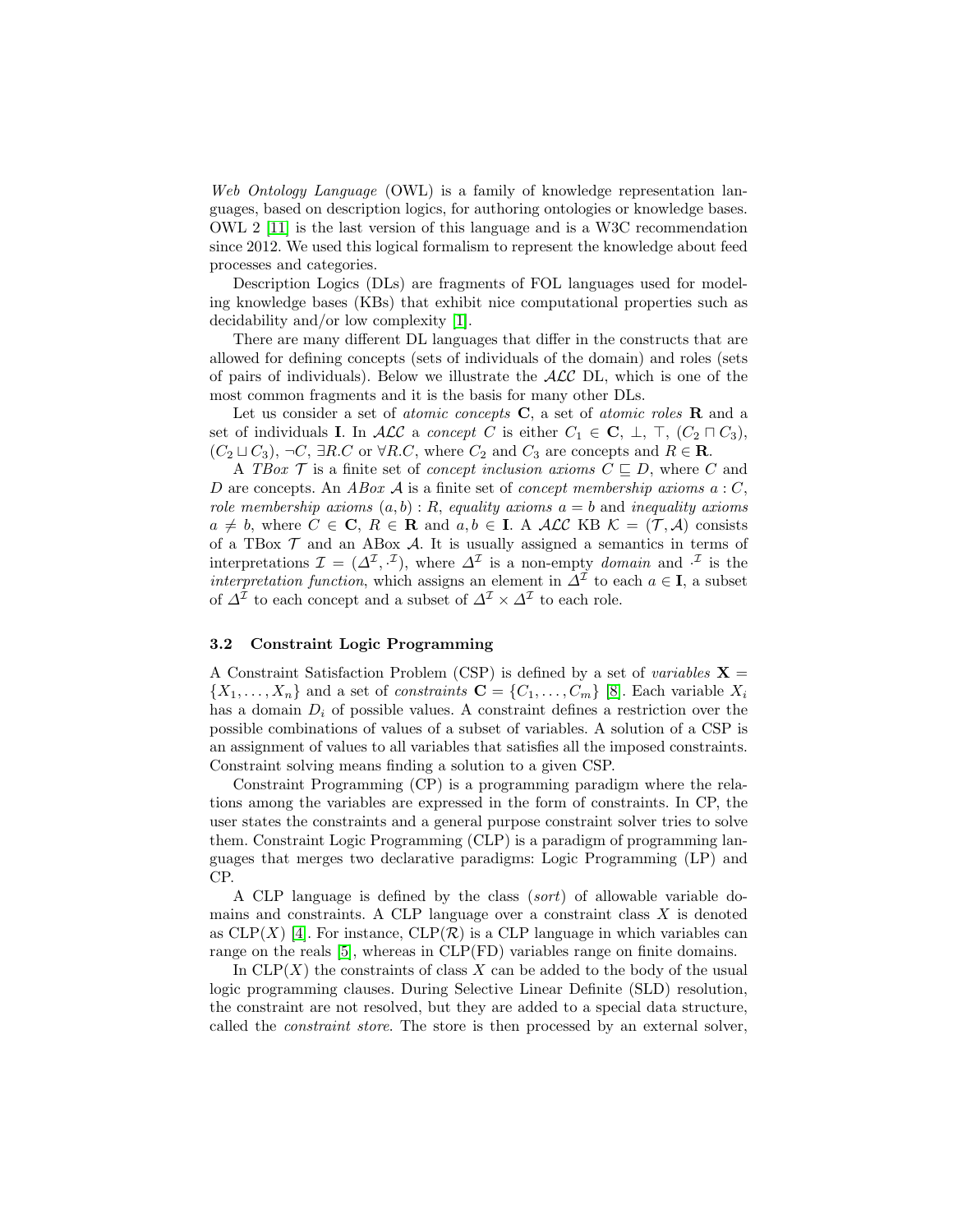called constraint solver. The constraint solver checks whether the conjunction of constraints is satisfiable and, in case, modifies the store in order to obtain a simplified state of the variables. The act of modifying the constraint store is known under the term of propagation.

Besides variables and constraints, the user can also define an objective function: a function that the solver tries to maximize or minimize without violating any constraint. If an objective function is defined, like in our case, then the problem becomes an optimization problem.

We modelled our problem in Constraint Logic Programming on finite domains (CLP(FD)). Finite domain constraints are usually intended to be arithmetic constraints over finite integer domain variables. Therefore a CLP(FD) language needs a constraint system that is able to handle (i.e. store and propagate) this type of constraints.

There exist several implementations of logic programming and CLP(FD). For this project we decided to adopt  $ECL^{i}PS^{e}$  [\[7\]](#page-14-7)<sup>[5](#page-5-1)</sup>, which features a library for finite domains called gfd. This library interfaces  $\mathrm{ECL}^i\mathrm{PS}^e$  with Gecode's constraint solver [\[10\]](#page-14-8). To find the optimal solution we use  $ECL^{i}PS^{e}$ 's branch-and-bound approach.

## <span id="page-5-0"></span>4 Knowledge Representation of Feed Materials

Communion Regulation (EU) 2017/1017 is the legislative text in the European Union regarding the production of animal feed. It contains the list of all processes and the list of all categories of feed materials. The list of the processes that feed materials may undergo is illustrated in Part B of the regulatory text, whereas the catalogue of feed materials is given in Part C.

As already mentioned in Section [3.1,](#page-3-2) we used the logical formalism OWL 2, based on DLs, to represent the knowledge about feed processes and categories. In particular, we used this regulation to generate an OWL 2 KB, called SORT Ontology, which can be used by the DSS to check the compatibility between an order and a food article.

## 4.1 SORT Ontology

Given the large number of processes and categories, we developed a simple program written in Java that parses the XML version of the aforementioned European regulation, and automatically outputs the SORT Ontology.

The tool allows the SORT system to be easily updated to future regulatory and legal developments. Moreover the ontology supports several languages<sup>[6](#page-5-2)</sup>.

Figure [2](#page-6-1) shows an excerpt from the SORT Ontology in OWL 2 RDF/XML.

Representing the knowledge about feed materials and processes by means of an ontology allows to exploit a reasoner to check if an article can be used to

<span id="page-5-1"></span> $^5$  <http://eclipseclp.org>

<span id="page-5-2"></span><sup>6</sup> Currently supported: Italian, English, Spanish, French and German.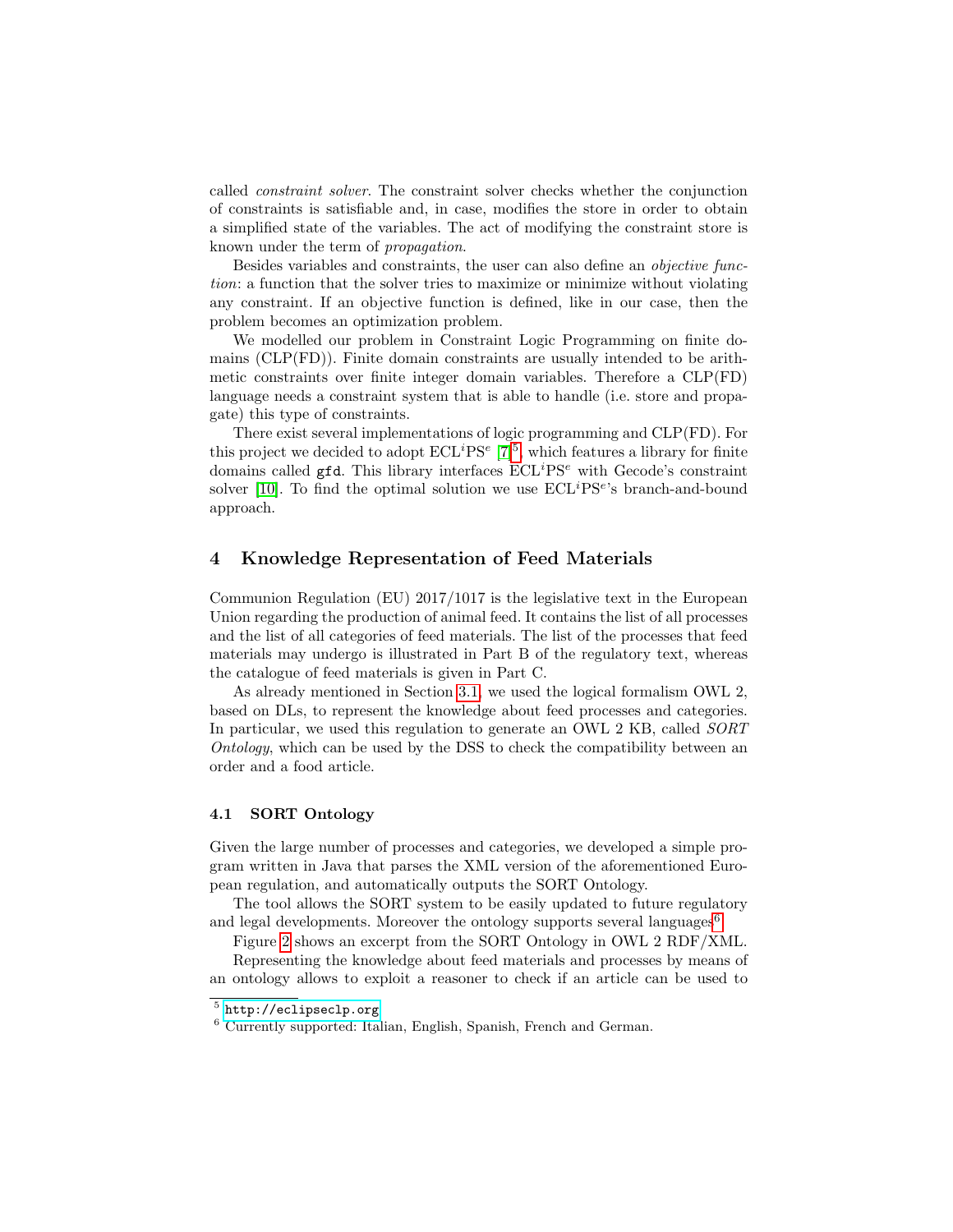```
<owl : Class rdf : about ="#1">
    <rdfs : subClassOf rdf : resource ="# Feed "/ >
    <rdfs : label xml : lang ="en">Cereal grains and products
        derived thereof </rdfs:label>
    <rdfs:label xml:lang="it">Cereali e prodotti derivati</
        rdfs : label >
     ...
</owl : Class >
<owl : Class rdf : about =" #1.1.1 ">
    <rdfs : subClassOf rdf : resource ="#1"/ >
    <rdfs : comment xml : lang ="en">Grains of Hordeum vulgare L .<
        / rdfs : comment >
    <rdfs : comment xml : lang ="it">Grani di Hordeum vulgare L .</
        rdfs : comment >
    <rdfs : label xml : lang ="en">Barley </ rdfs : label >
    <rdfs : label xml : lang ="it">Orzo </ rdfs : label >
     ...
</owl : Class >
```
<span id="page-6-1"></span>Fig. 2. Excerpt from the SORT Ontology in OWL 2 RDF/XML. Here we can see that subcategory 1.1.1 (Barley) is a subclass of category 1 (Cereal grains and products derived thereof). Moreover for each feed category and subcategory there are labels and comments in different languages.

satisfy an order (see Compatible function in Eq. [1](#page-7-0) Section [5\)](#page-6-0). Moreover, it allows to obtain new information about food articles by exploiting other ontologies (see the Open Food Facts project (<https://world.openfoodfacts.org/>).

## <span id="page-6-0"></span>5 CLP Model

In this section we illustrate the CLP model of the DSS and the Prolog implementation of some constraints.

### 5.1 Variables

The variables of our model are the list of orders  $\mathbf{O} = \{o_1, \ldots, o_K\}$  and the list of food articles  $A = \{a_1, \ldots, a_M\}$ , where K and M are the number of orders and articles, respectively. As we mentioned in Section [2,](#page-2-0) the sorting line, during the output sorting phase, can have  $N$  regular outputs (plus a special output for articles that should go back to the warehouse), therefore the domain of an order variable is

 $\forall i \in \{1, ..., K\} \ o_i \in \{0, ..., N\}$ 

where 0 means that the order will not be satisfied.

Each article, instead, can be used to satisfy one and only one order. Therefore the domain of an article variable contains the order indices plus the values -1 and 0:

$$
\forall j \in \{1, \ldots, M\} \; a_j \in \{-1, \ldots, K\}
$$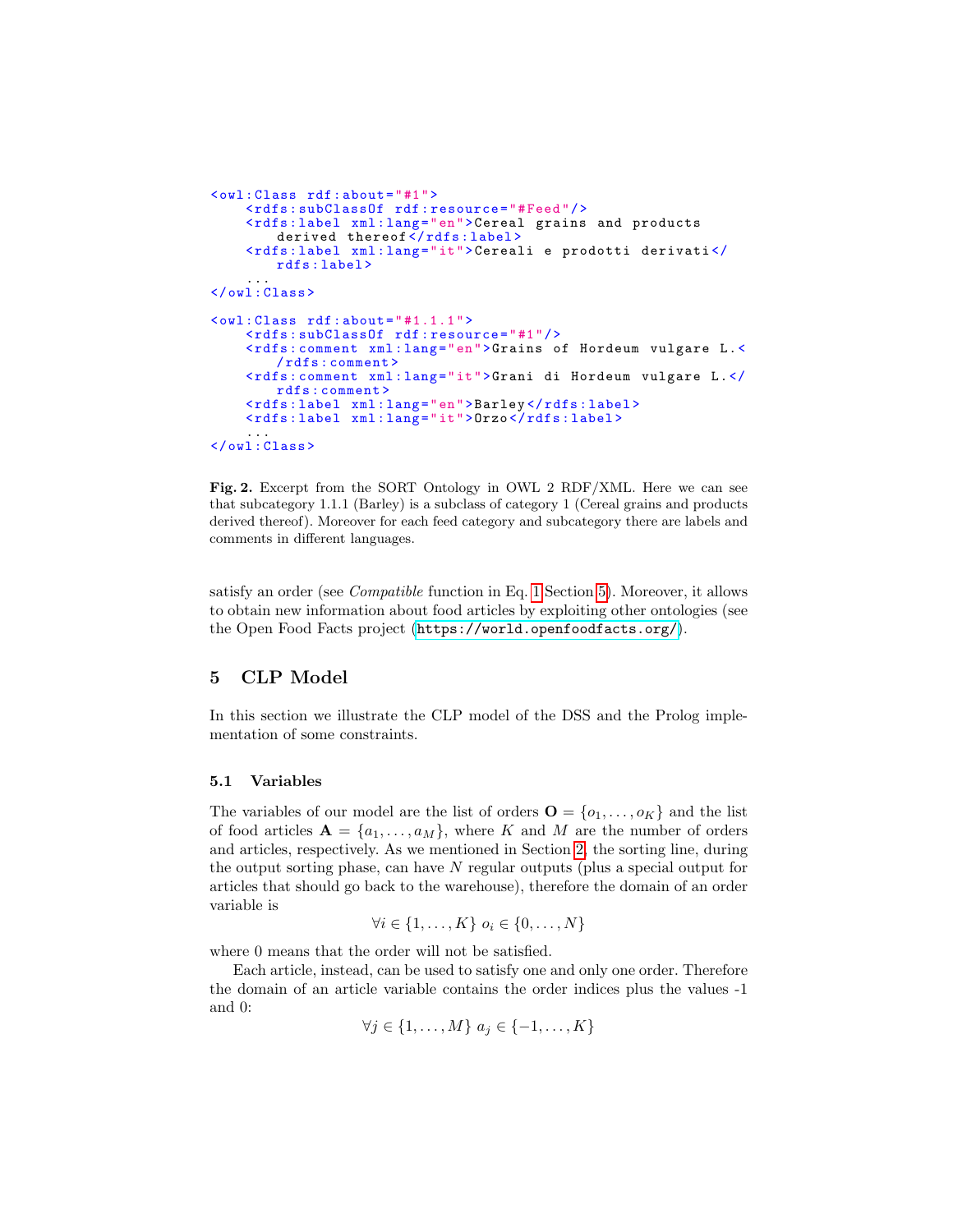where 0 means "stay", i.e. the article is not associated with any order and stays in the warehouse without moving, whereas -1 represents "go back", i.e. the article goes through the Sorter but it will be sent back to the warehouse.

For instance,  $a_j = i$  with  $i > 0$  means that the j-th food article will be used to satisfy the *i*-th order.  $a_j = 0$  means that the *j*-th food article will not be used, whereas  $a_j = -1$  means that the box which contains  $a_j$  will be opened, some of its articles will be used to satisfy some orders, but the  $j$ -th article will not be used and it should go back in the warehouse.

#### 5.2 Constraints

We can split the constraints of our model into three categories: article constraints, order constraints and constraints for symmetry breaking.

Article Constraints Here we illustrate the constraints relating food articles to the boxes that contain them. In particular, these constraints are used to maintain the consistency of the warehouse.

The first article constraint simply states that articles can't be associated with incompatible orders

<span id="page-7-0"></span>
$$
\forall j \in \{1, ..., M\} \ \forall i \in \{1, ..., K\} \ \neg Compute(a_j, o_i) \Rightarrow a_j \neq o_i \tag{1}
$$

where  $\mathit{Compatible}(a_i, o_i)$  is a function which checks if article belongs to a feed category compatible with the feed category requested by an order. To check the compatibility between an order and a food article a DL reasoner and the SORT Ontology described in Section [4](#page-5-0) can be exploited. In order to save time, these compatibility checks can be performed before running the CLP engine. For instance, we could build a dictionary where each order is associated with a list of compatible articles and then search the best solution.

In the SORT environment, each order consists of a requested quantity of only one feed material and each article belongs to only one feed category. For this scenario, our DSS does not perform any reasoning task, at least for now. Function Compatible checks if feed category of the order matches with the feed category of the article. However, in the future, for more complex scenarios, ontological reasoning might be necessary.

The following constraint is fundamental to preserve the consistency of the boxes contained in the warehouse. In fact, once a box is opened, all of its contents are poured into the hopper before the Sorter and therefore all the items contained in that box must be sorted by the Sorter (one of the possible destinations could be back to stock). It is not possible to have situations in which an article present in a box goes through the Sorter while the other articles contained in the same box remain in storage.

$$
\forall j \in \{1, ..., M\} \ a_j > 0 \Rightarrow (\forall k \in \{1, ..., M\} \ Box(a_j) = Box(a_k) \Rightarrow a_k \neq 0)
$$
\n
$$
\tag{2}
$$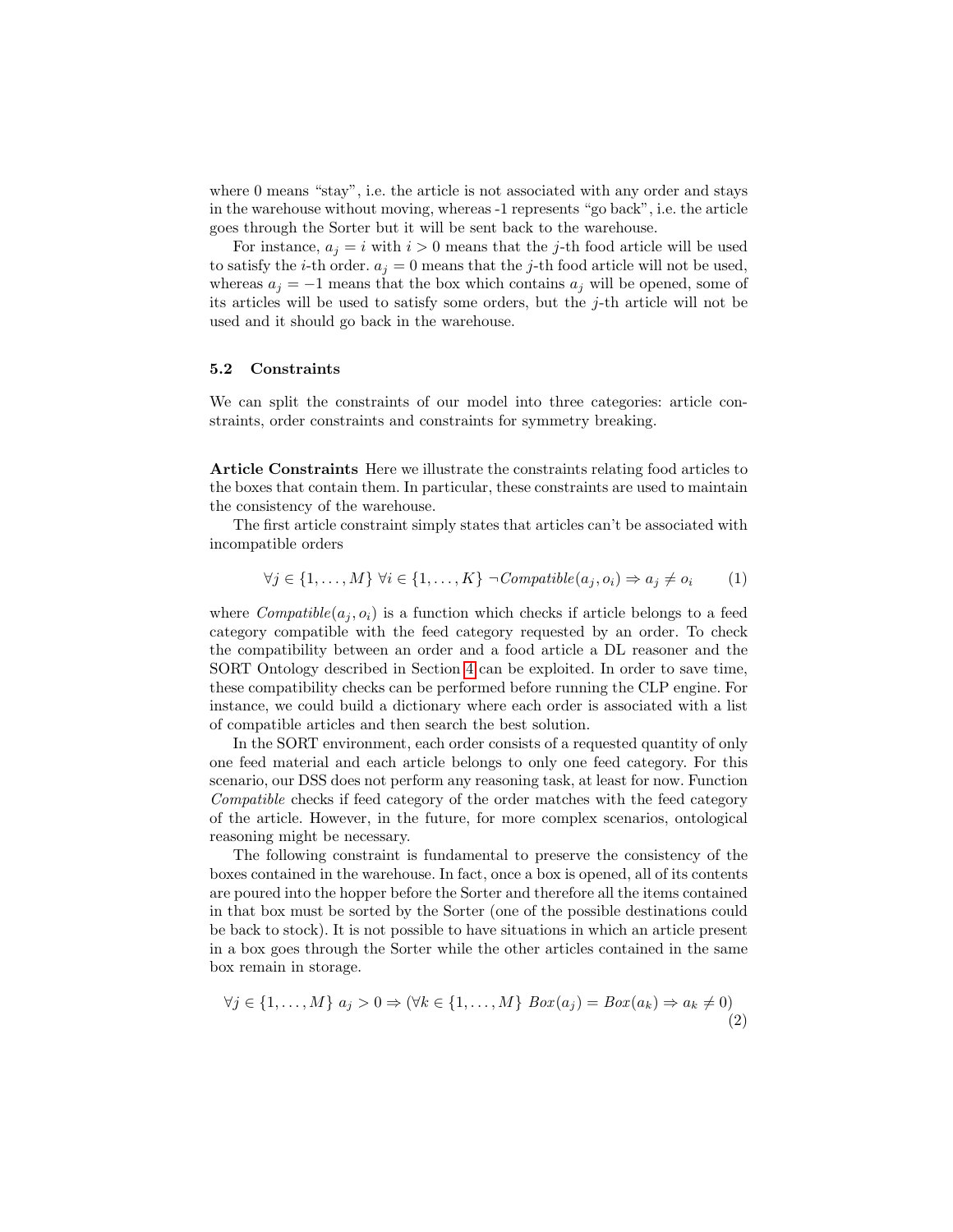where  $Box(a_i)$  is a function which returns the identifier of the box which contains the article associated with the variable  $a_i$ .

The following constraint, instead, states that if an article is associated with an order, then that order must have a destination greater than 0

$$
\forall j \in \{1, \dots, M\} \ (a_j = i, i > 0) \Rightarrow o_i > 0 \tag{3}
$$

Order Constraints The following constraint states that is not possible for two distinct order to share the same destination if they will be both satisfied

$$
\forall i \in \{1, \dots, K\} \ o_i > 0 \Rightarrow \forall k \in \{1, \dots, K\} \ o_i \neq o_k \tag{4}
$$

This constraint was implemented by imposing an atmost/3 constraint to the order variables for each possible destination

for (I , 1 , NDest ) , param ( OrderDestinations ) do atmost (1 , OrderDestinations , I )

where NDest is the number of possible destinations  $N$ , i.e. the possible outputs of the sorter, and OrderDestinations is the list of the order variables.

If the *i*-th order must be satisfied  $(o_i > 0)$ , then enough food product must be available

$$
\forall i \in \{1, ..., K\} \ o_i > 0 \Rightarrow \sum_{a_j = i} Quantity(a_j) \ge \text{Quantity}(o_i) \tag{5}
$$

where  $Quantity(\cdot)$  is a function which returns the quantity of food product contained (requested) in an article (by an order).

If there is not enough food product to satisfy an order, then the order is unsatisfiable and for sure its destination will be "stay"

$$
\forall i \in \{1, ..., K\} \sum_{Compute(a_j, o_i)} Quantity(a_j) < Quantity(o_i) \Rightarrow o_i = 0 \quad (6)
$$

The following constraint fixes an upper limit of food product that must be used to satisfy an order. It states that the sum of the quantities of food product contained in the articles used to satisfy an order must not exceed the quantity requested by an order plus a surplus quantity of food.

$$
\forall i \in \{1, ..., K\} \ o_i > 0 \Rightarrow \sum_{a_j = i} \text{Quantity}(a_j) \leq \text{Quantity}(o_i) + \text{Surplus} \tag{7}
$$

In our model we fixed the surplus quantity to 5 kg.

<span id="page-8-0"></span>Symmetry Breaking Constraints In order to improve the search, we prune the search space by imposing the following "symmetry breaking" constraints which remove equivalent or symmetric solutions.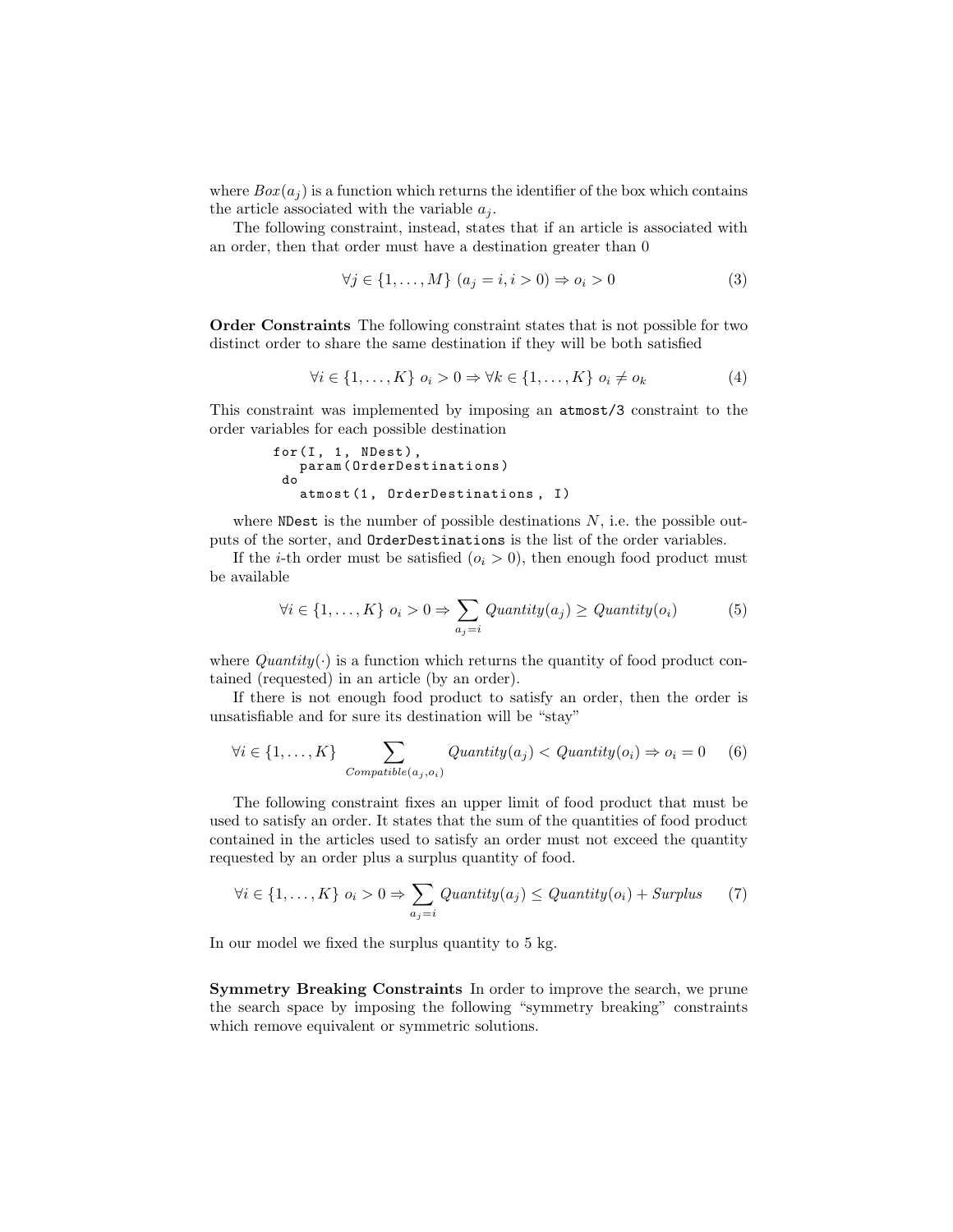Example 2 (Equivalent solutions). Consider the case where we have three order variables:  $o_1, o_2$  and  $o_3$  and the number of regular outputs of the Sorter is N. Suppose there exists a feasible solution

$$
\{o_1 = 1, o_2 = 0, o_3 = 0\}
$$

Since we can associate an order with any output of the Sorter, other solutions could be

$$
\{o_1 = 2, o_2 = 0, o_3 = 0\} \dots \{o_1 = N, o_2 = 0, o_3 = 0\}
$$

We have N equivalent solutions.

To prune the search space and avoid situations like the one described in Example [2,](#page-8-0) we impose that the maximum destination value that an order variable can have is the number of orders that are going to be satisfied (i.e. the number of order variables greater than 0)

<span id="page-9-0"></span>
$$
\sum_{o_i > 0} 1 = S = \max_i o_i \tag{8}
$$

<span id="page-9-1"></span>Example 3 (Symmetric solutions). Consider the case where we have three order variables:  $o_1$ ,  $o_2$  and  $o_3$  and the number of regular outputs of the Sorter is N and constraint [8](#page-9-0) has been added in the model. Suppose there exists a feasible solution

$$
\{o_1 = 1, o_2 = 2, o_3 = 0\}
$$

A solution symmetric w.r.t. the one above is

$$
\{o_1 = 2, o_2 = 1, o_3 = 0\}
$$

Symmetries like the one described in Example [3](#page-9-1) can be broken by imposing a total order to the order variables

$$
\forall i, j \in 1, \dots, K \ i < j, o_i > 0, o_j > 0 \Rightarrow o_i < o_j \tag{9}
$$

This constraint can be simply imposed by exploiting the global constraint precede/3

```
numlist (1 , NDest , DestinationList ) ,
precede ( DestinationList , OrderDestinations ) .
```
where NDest is the number of possible destinations.

## 5.3 Objective function

The aim of the DSS user is maximize the earnings and minimize the costs. In particular the user wants to maximize the incomes obtained by satisfying the orders, while minimizing the storage costs, the penalties that must be paid if the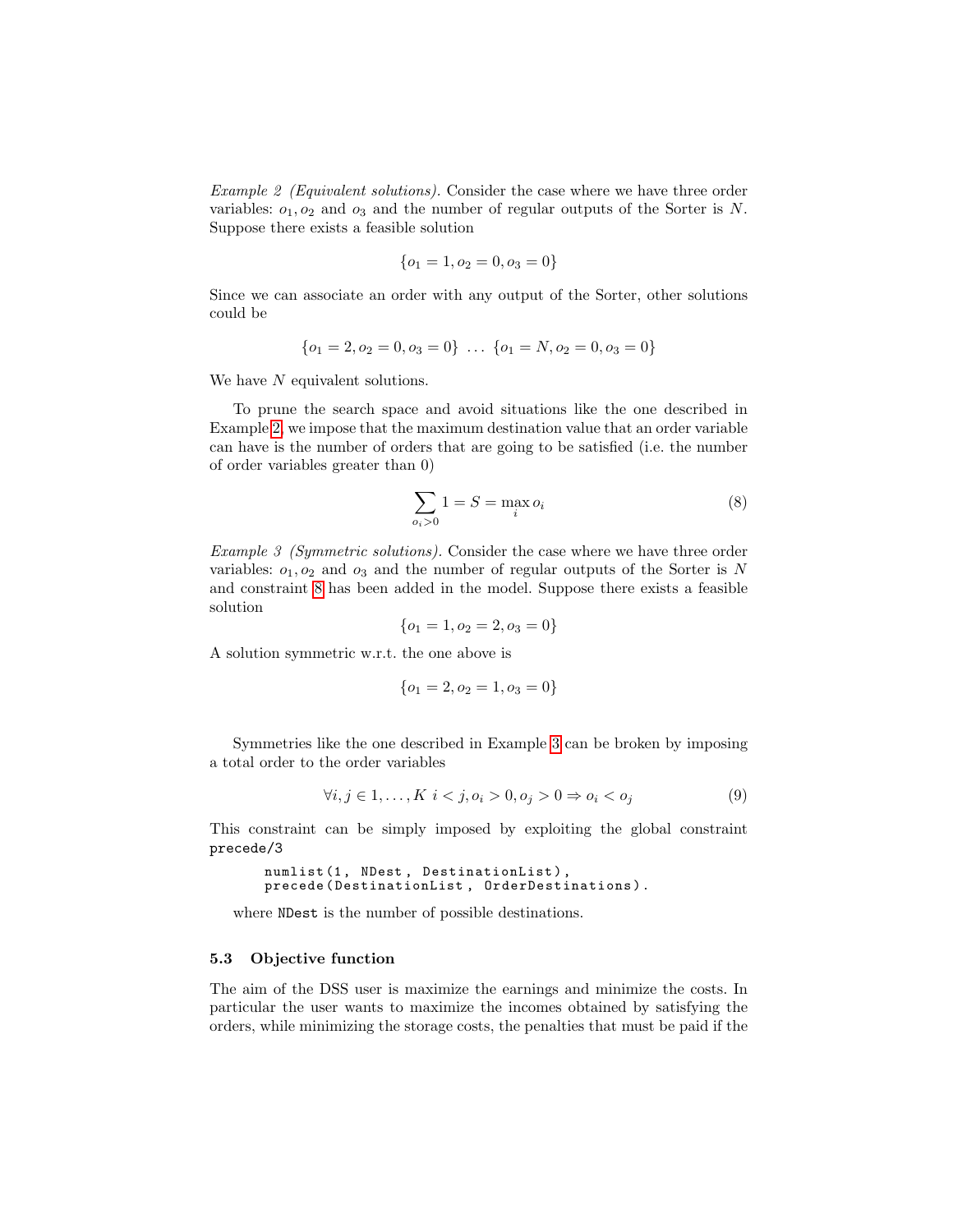orders are not delivered on time and the processing cost, i.e. the cost for using machinery for sorting, unpacking and food processing. So far, to compute the processing cost, only the sorting cost is taken into account.

In order to obtain an optimal solution, we define in our model the following objective function that should be maximized

$$
PROFIT = \sum_{o_i > 0} Income(o_i) - UNUSEDARTICLES COST - LATEPENALTY - SORTINGPENALTY
$$
 (10)

where the function  $Income(o_i)$  returns the income obtainable by satisfying the  $i$ -th order. UNUSEDARTICLESCOST is the cost of keeping the unused articles one more day in the storage and it is defined as

$$
UNUSEDARTICLES COST = \sum_{a_j \le 0} StorageCost(a_j)
$$
 (11)

where  $StorageCost(a_i)$  is a function which returns the daily storage cost of the j-th article.

LATEPENALTY is the cost of not satisfying not even today those order whose deadlines were missed and it is defined as

LATEPENALTY = 
$$
\sum_{o_i \in LateOrder} LateOrderPenalty(o_i) \cdot Days Late(o_i)
$$
 (12)

where LateOrders is the set of orders with expired deadline, LateOrderPenalty $(o_i)$ is a function which returns the penalty for being one day late to satisfy the  $i$ -th order and  $DaysLate(o_i)$  returns the number of delay days.

SortingPenalty is a penalty for all those articles that must "go back" and therefore should go through the sorter machine once again. So far, this is the only cost taken into account. It is defined as

$$
\sum_{a_j = -1} Article SortingPenalty(a_j)
$$
\n(13)

where  $Article SortingPenalty(a<sub>i</sub>)$  returns the penalty of sorting once more the j-th article.

#### 5.4 Search

To find the optimal solution we use the predicate bb\_min/3, which performs a branch-and-bound algorithm. We separated the search for article and order variables, in order to allow the use of different heuristics for the two lists of variables.

```
bb_min (
  ( gfd_search : search ( OrderDestinations , 0 ,
      SelectOrderVars , ChoiceOrderVars , MethodOrderVars
      , []) ,
```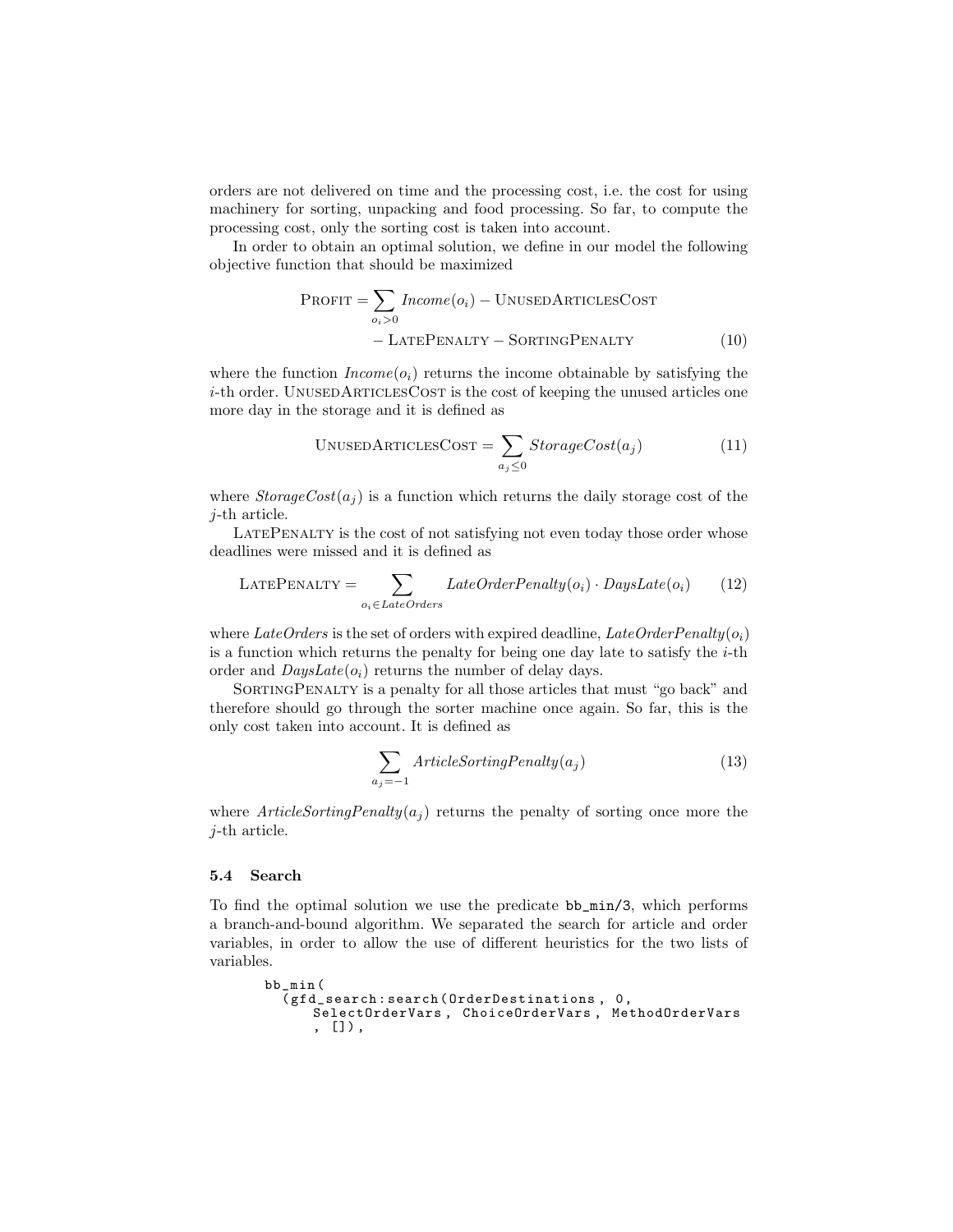```
gfd_search : search ( ArticleDestinations , 0 ,
     SelectArticleVars , ChoiceArticleVars ,
     MethodArticleVars , []) ) ,
Cost ,
bb_options { timeout : Timeout , delta : Delta , strategy :
    Strategy } )
```
In the two predicates gfd\_search:search/6, SelectOrderVars and SelectArticleVars are the variable selection methods for orders and articles respectively; ChoiceOrderVars and ChoiceArticleVars are the choice methods; MethodOrderVars and MethodArticleVars are the search methods. Among the available options of bb\_min we have Timeout, that is the timeout of the optimization process (its default value is 0, i.e. infinite time), Delta, which is the minimal absolute improvement of Cost required for each step (default value is 10000), and Strategy, which is the optimization strategy used to find the best solution.

In order to improve the performances of the search, we developed a custom variable selection method, called select\_income. Considering that the system sorts the list of orders in descending order by profit, if this heuristics is chosen for order variables, the order with the least value greater than zero is selected, which corresponds to the order with the greatest income. If this heuristics is chosen for article variables, the article that can be used for the most profitable order is selected.

```
select_income (Var, Elem) :-
    get_domain_as_list ( Var , Domain ) ,
    first_gt_zero ( Domain , Elem ) .
```
first gt zero/2 unifies Elem with the first value in the domain greater than 0, if there is not such values it unifies Elem with 0.

# <span id="page-11-0"></span>6 Experiments

A prototypical plant is under development in the SORT project. In the meanwhile, since real data about orders and article is still not available, to test the system we generated synthetic random datasets with 30 orders whose incomes vary from 10,000 to 500,000 and an increasing number of articles. The size of the datasets is expressed in number of articles. The quantity of food product of each article randomly varies from 500 g to 5 kg. Whereas the quantity of requested feed material for each order varies from 50 kg to 100 kg.

We performed two types of experiments. In the first a complete search in the space of solutions is performed, by taking into account different configurations and strategies. In the second we set a timeout of 15 seconds and the obtained solutions are compared with the optimal solutions found with complete search. For all the experiments we set the sorting penalty to 0 and in the predicate bb\_min/3 we set the option delta to 10,000.

In these tests we evaluated our system by combining several heuristics and strategies for search and optimization. However, due space limitations it was impossible to show the results for each heuristics combination. Table [1](#page-12-0) shows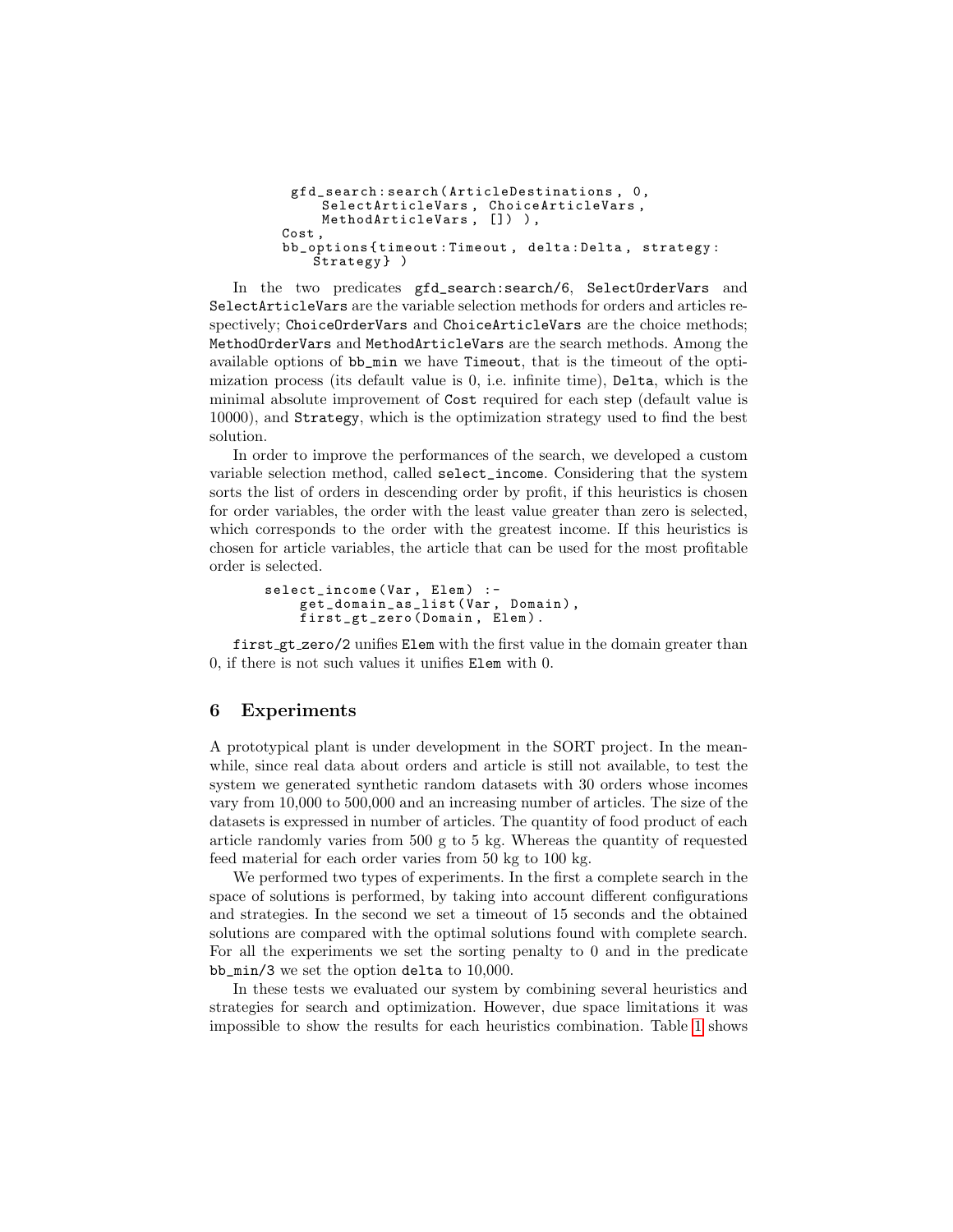some of the heuristics combinations used in our tests whose results are reported in this paper<sup>[7](#page-12-1)</sup>.

<span id="page-12-0"></span>Table 1. Subset of the possible combinations of heuristics and strategies for search and optimization.

| Name    | Article<br>Select                            | Article<br>Choice | Order<br>Select                        | Order<br>Choice         | Opt.<br>strategy |
|---------|----------------------------------------------|-------------------|----------------------------------------|-------------------------|------------------|
|         | $ {\rm Comb.~1} $ select_income indomain_max |                   | select income                          | $indomain_max$          | continue         |
|         | $ Comb. 2 select_$ income indomain_max       |                   | input_order                            | indomain_max            | continue         |
|         | $ {\rm Comb.}$ 3 select_income indomain_max  |                   | select income                          | indomain_max dichotomic |                  |
|         | $ Comb. 4 select_income indomain_max $       |                   | input_order                            | indomain_max dichotomic |                  |
| Comb. 5 | input_order                                  | indomain(0)       | most_constrained indomain_min continue |                         |                  |

All the tests were performed on the HPC System Marconi<sup>[8](#page-12-2)</sup> equipped with Intel Xeon E5-2697 v4 (Broadwell) @ 2.30 GHz, using 1 core for each test.

Test 1: complete search We consider a number of articles from 100 to 400 in steps of 100 and, for each number of articles, we generated 5 datasets.

Table [2](#page-12-3) reports the average CPU time in seconds for finding the optimal solution for 5 different random datasets with the combinations of heuristics illustrated in Table [1.](#page-12-0) We set a timeout of 1 hour, so the cells with "–" indicate that the timeout occurred at least in one dataset.

<span id="page-12-3"></span>Table 2. Average CPU time (in seconds) for the search of the optimal solution with different configurations (Test 1) for each dataset size. "-" means that the execution timed out (1 h) in one dataset at least.

| Heuristics | 100   | 200   | 300   | 400   |
|------------|-------|-------|-------|-------|
| Comb. 1    | 0.154 | 0.38  | 1.024 | 1.726 |
| Comb. $2$  | 0.146 | 0.372 | 1.046 | 1.862 |
| Comb. $3$  | 0.126 | 0.328 | 0.980 |       |
| Comb. $4$  | 0.132 | 0.416 | 0.994 |       |
| Comb. 5    | 0.160 |       |       |       |

The results showed that the adopted heuristics affect the computational time. In particular, among all the heuristics combinations used for Test 1 only Comb. 1 and 2 were able to scale up to 500 articles and both combinations use the custom variable selection method select\_income for the article variables.

<span id="page-12-1"></span><sup>7</sup> The results for other combinations are shown here: <https://goo.gl/J4DWiu>.

<span id="page-12-2"></span> $^8$  <http://www.hpc.cineca.it/hardware/marconi>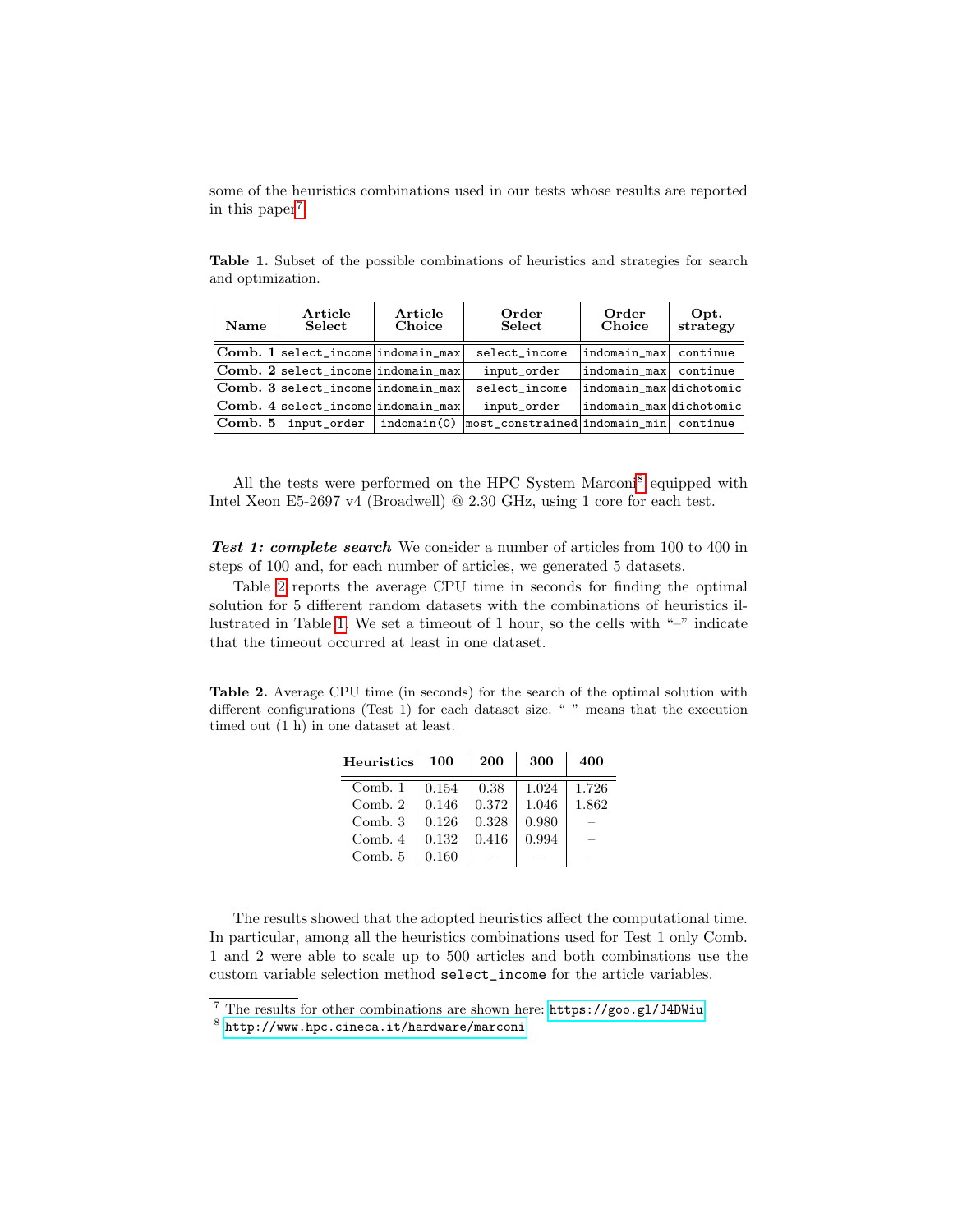**Test 2: search with timeout** It might be infeasible for the user to wait too long for the best solution. Sometimes a solution which is suboptimal but obtained quickly is the best thing for rapid decision making. To evaluate the behaviour of our system in these scenarios, for each dataset we run the CLP engine twice. In the first execution the optimal solution is found by performing a complete search by using Comb. 1 (Table [1\)](#page-12-0) and a timeout of 24 hours. In the second one, instead, we set a timeout of 15 seconds and we bounded the backtracking search steps to 1000. Then the (suboptimal) solutions obtained in the second run are compared with the optimal solutions found with complete search in the first run.

We consider a number of articles from 500 to 1000 in steps of 100 and, for each number of articles, we generated 5 datasets.

The suboptimal solutions are evaluated using the Mean Absolute Percentage Error (MAPE) as metrics. The MAPE between the optimal solution obtained with a complete search  $(S_i^{optimal})$  and the solution obtained with a search with timeout  $(S_i^{timeout})$  is given by

$$
MAPE = \frac{100}{N} \sum_{i=1}^{N} \left| \frac{S_i^{optimal} - S_i^{timeout}}{S_i^{optimal}} \right|
$$

where  $N$  is the number of datasets in which the complete optimization search did not reach the timeout.

<span id="page-13-1"></span>Table 3. MAPE between the optimal solutions and the suboptimal solutions obtained with limited search by adopting different configurations for each dataset size (Test 2). "-" means that the complete optimization search timed out  $(24 h)$  at least in one of the 5 datasets and it was impossible to perform comparisons.

| Heuristics | 500  | 600  | 700                      | 800                             | 900                      | 1000 |
|------------|------|------|--------------------------|---------------------------------|--------------------------|------|
| Comb. 1    | 0.59 |      | -                        | -                               | -                        |      |
| Comb. $2$  | 0.59 |      | $\overline{\phantom{0}}$ | $\overline{\phantom{0}}$        |                          |      |
| Comb. 3    | 1.03 | 0.76 | $\overline{\phantom{0}}$ | $\overline{\phantom{0}}$        | $\overline{\phantom{a}}$ |      |
| Comb. $4$  | 1.03 | 0.76 | -                        | $\hspace{0.1mm}-\hspace{0.1mm}$ | _                        |      |

Table [3](#page-13-1) shows that with datasets containing more than 600 articles the complete optimization search becomes infeasible, whereas with an approximate approach for each dataset we obtained at least a suboptimal solution.

# <span id="page-13-0"></span>7 Conclusions

In this paper we presented a DSS which exploits the Constraint Logic Programming paradigm and supports ontology reasoning for finding the optimal solution, given the availability of articles in the warehouse of the SORT plant.

The experiments showed that CLP is a valid approach for modelling and solving complex problems such as the SORT process.